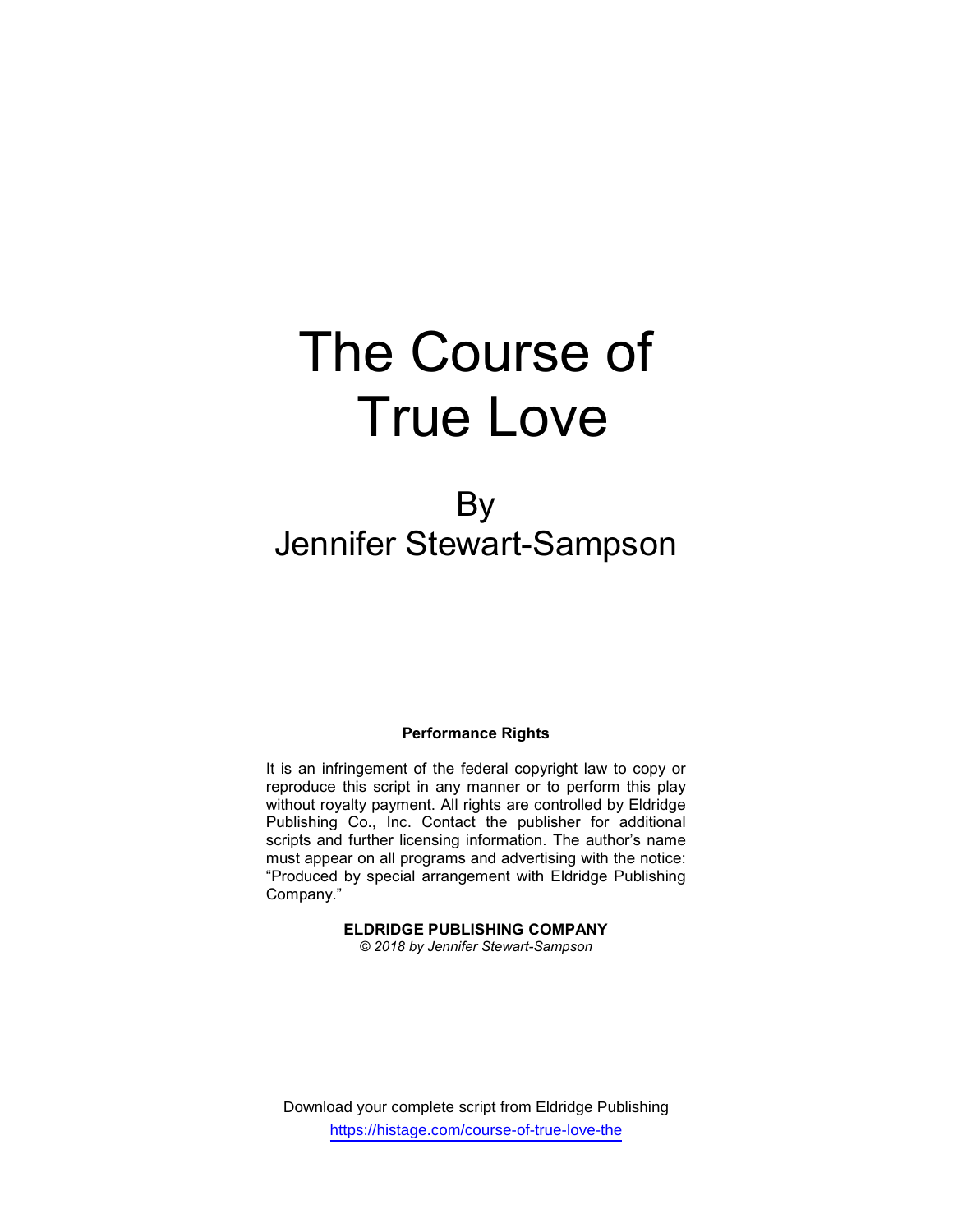# **DEDICATION**

### For Jon

# STORY OF THE PLAY

This show spotlights some of Shakespeare's greatest couples: Romeo & Juliet, Kate & Petruchio, Beatrice & Benedick, and more. Twists and turns abound in this story of love and whimsy, consisting entirely of Shakespeare's actual text. The Fairies establish the world of the play. One Fairy has decided that love is foolish and "merely a madness," but the other Fairies are determined to convince their friend otherwise. The characters display all facets of love; desperation, bliss, fear, passion and pure joy, in a collection of scenes that takes the audience on a unique journey. When all of the characters congregate in the final scene, the doubting Fairy understands that "the course of true love never did run smooth," but it's more than worth the risk.

This easy-to-produce play is a perfect introduction to Shakespeare for all ages and a delightful evening for those familiar and unfamiliar with the Bard.

Approximate running time: 45 minutes.

### ORIGINAL PRODUCTION

This play was originally produced under the original title "The Very Ecstasy of Love" at the Bakersfield Museum of Art, Bakersfield, California on April 27, 2017.

Original cast included: KING/QUEEN: Andrae Gonzalez; FAIRY A: Kat Clowes; FAIRY B: Jordan Fulmer; FAIRY C: Mai Giffard; FAIRY D: Nina Ha; FAIRY "CHORUS": Amanda Castro, Daniella Vargas; CHILD FAIRIES: Community members; HELENA: Charlotte Smith; DEMETRIUS: Matt Mizell; JULIET: Amelia Mendiola; ROMEO: Ryan Lee; NURSE: Cody Ganger; VOICE: Donald Kruszka; KATHARINA: Abby Bowles-Votaw; PETRUCHIO: Jack Slider; MACBETH: Justin Lawson Brooks; LADY MACBETH: Jenna Odlin; TOUCHSTONE: Donald Kruszka; AUDREY: Guinevere Dethlefson; BENEDICK: Jon Sampson; BEATRICE: Cody Ganger.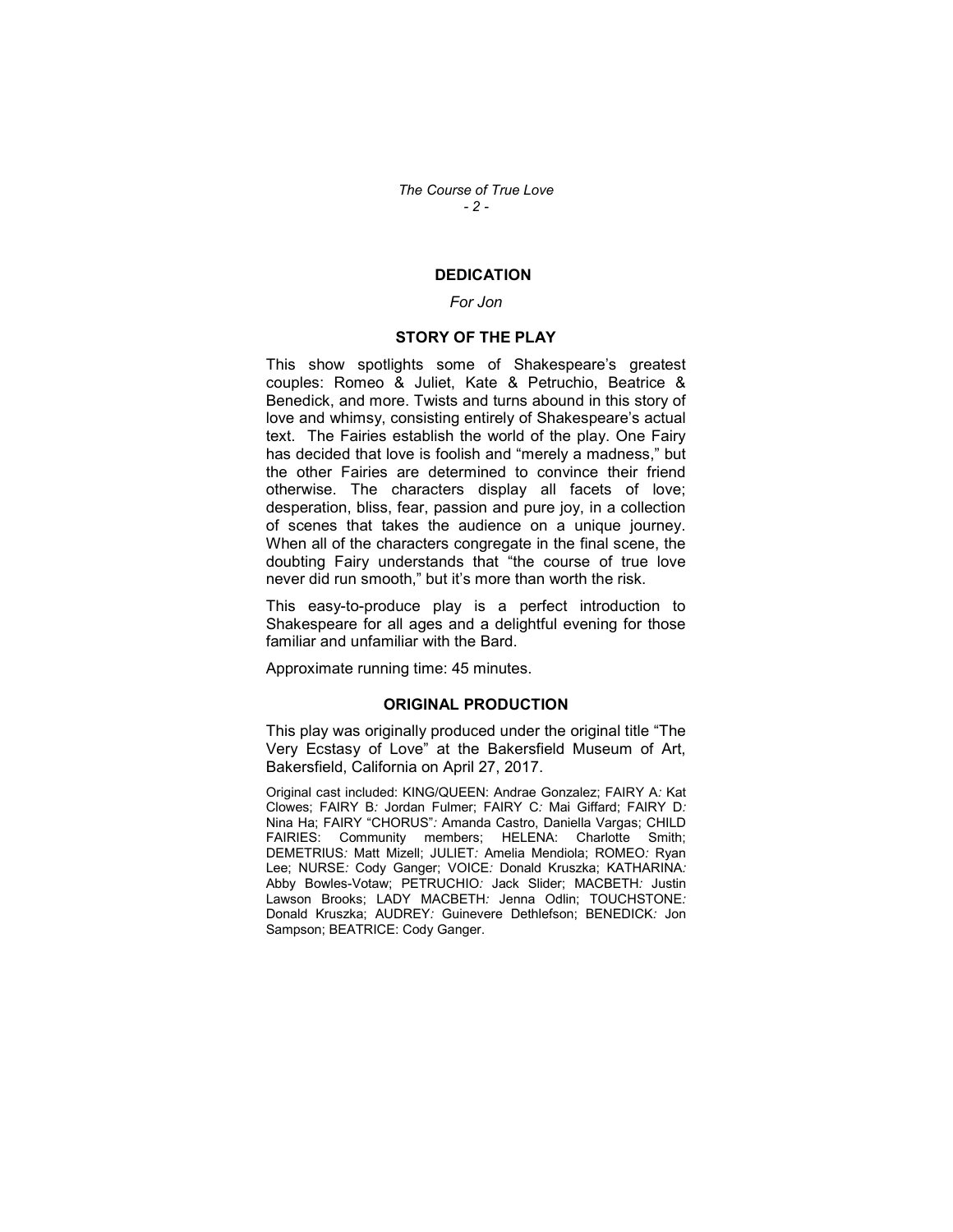The Course of True Love - 3 -

# CAST OF CHARACTERS

(Large flexible cast of about 25)

(In order of appearance)

TROUBADOR (various) Optional; pre-show musician KING or QUEEN (various) A member of the community FAIRY A (various) Leader of the fairies; strong and capable FAIRY B (various) Youngest; naïve, impulsive, searching FAIRY C (various) Flirtatious, silly, sweet and fun FAIRY D (various) Second in command; wise, supportive FAIRY "CHORUS" (various, as needed) Child wranglers CHILD FAIRIES (various) Help create the world of the play HELENA (A Midsummer Night's Dream) Desperate but girlish. DEMETRIUS (A Midsummer Night's Dream) Arrogant, immoveable. **JULIET** (Romeo & Juliet) Younger than she thinks she is, smart and sweet. ROMEO (Romeo & Juliet) All bravado and romance, athletic in his quest. NURSE, offstage (Romeo & Juliet) Menopausal, exhausted. VOICE, offstage (Taming of the Shrew) Can have an accent, furious. KATHARINA (Taming of the Shrew) Powerful, passionate, fierce. PETRUCHIO (Taming of the Shrew) Masculine, arrogant, handsome. MACBETH (Macbeth) Conflicted, weakened. LADY MACBETH (Macbeth) Powerhouse, cunning, manipulative. TOUCHSTONE (As You Like It) Witty, proud, silly, bawdy. AUDREY (As You Like It) Simple, naive, sweet. BENEDICK (Much Ado About Nothing) Likeable in his arrogance, charming. **BEATRICE** (Much Ado About Nothing) Likeable in her arrogance, charming.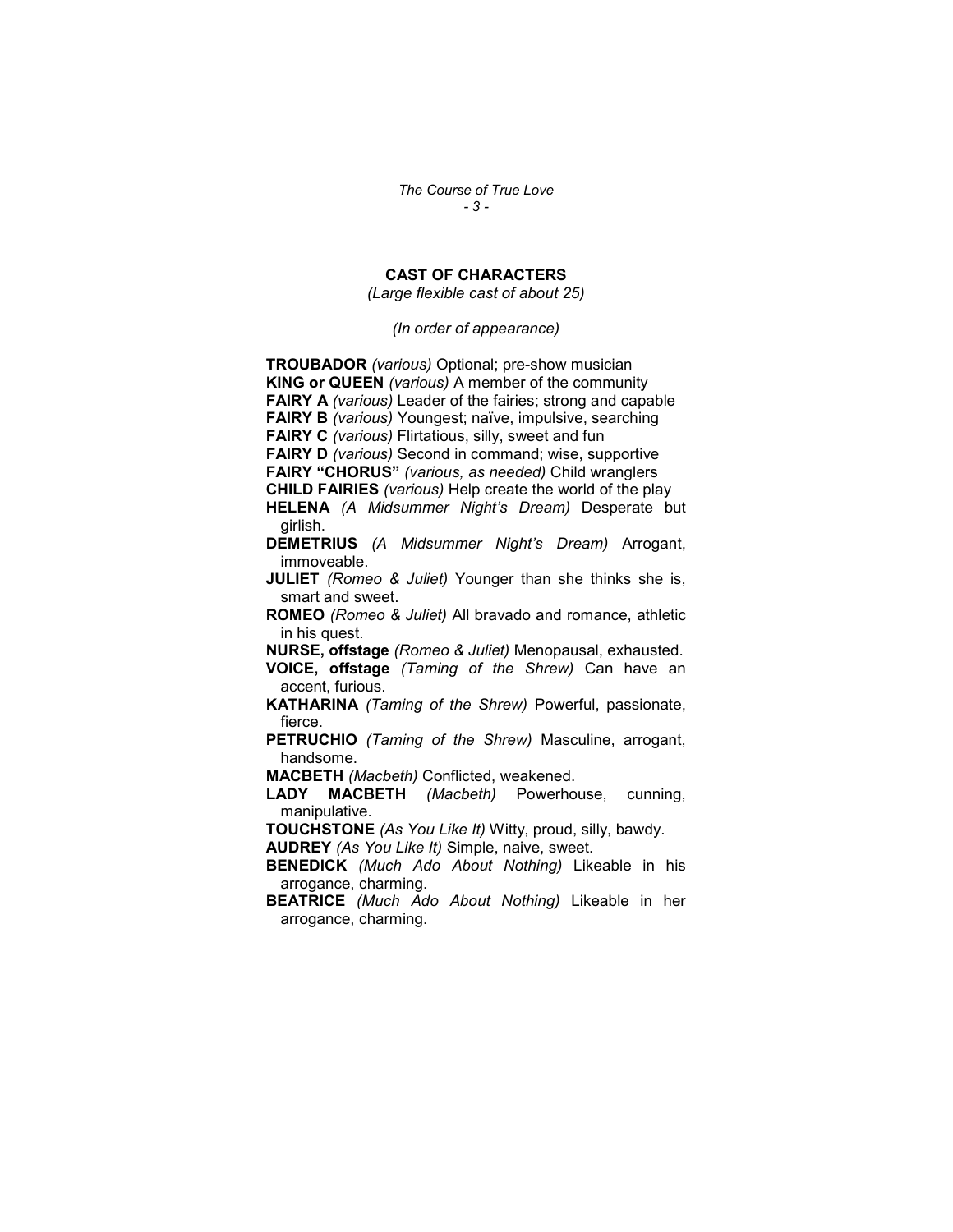The Course of True Love - 4 -

# PRODUCTION NOTES

There are significantly more roles for females than for males, however the cast is flexible in all ways. The play requires little in terms of set, props, costumes and technical aspects.

#### SETTING

A magical forest with fairies and lovers. The aesthetic is earthy, romantic and warm.

# TIME

The present, or the past, or what you will.

### COSTUMES

In the original production, each couple was costumed in a different era. Costumes were chosen based on the personality of the characters and actors. Helena and Demetrius wore 1940's traveling clothes. Romeo and Juliet wore modern clothing – Romeo wore high-end fashion, while Juliet wore oversized pajamas. Katharina wore modern horse riding apparel, with a riding crop. Petruchio wore a business suit, with tie loosened, as if he just had a scotch in hand. Macbeth and Lady Macbeth wore Elizabethan costumes. Touchstone wore the traditional Elizabethan pastoral clown costume (with large codpiece), and Audrey wore a traditional shepherdess costume with staff. Benedick and Beatrice wore modern wedding party clothes, as if they had just come from acting as maid of honor and best man in an elegant wedding. The Fairies wore costumes that reflected various periods in history. Each flattered the actor and hinted at high concept - Alexander McQueen meets the natural world. Enjoy the freedom to create the setting as you choose.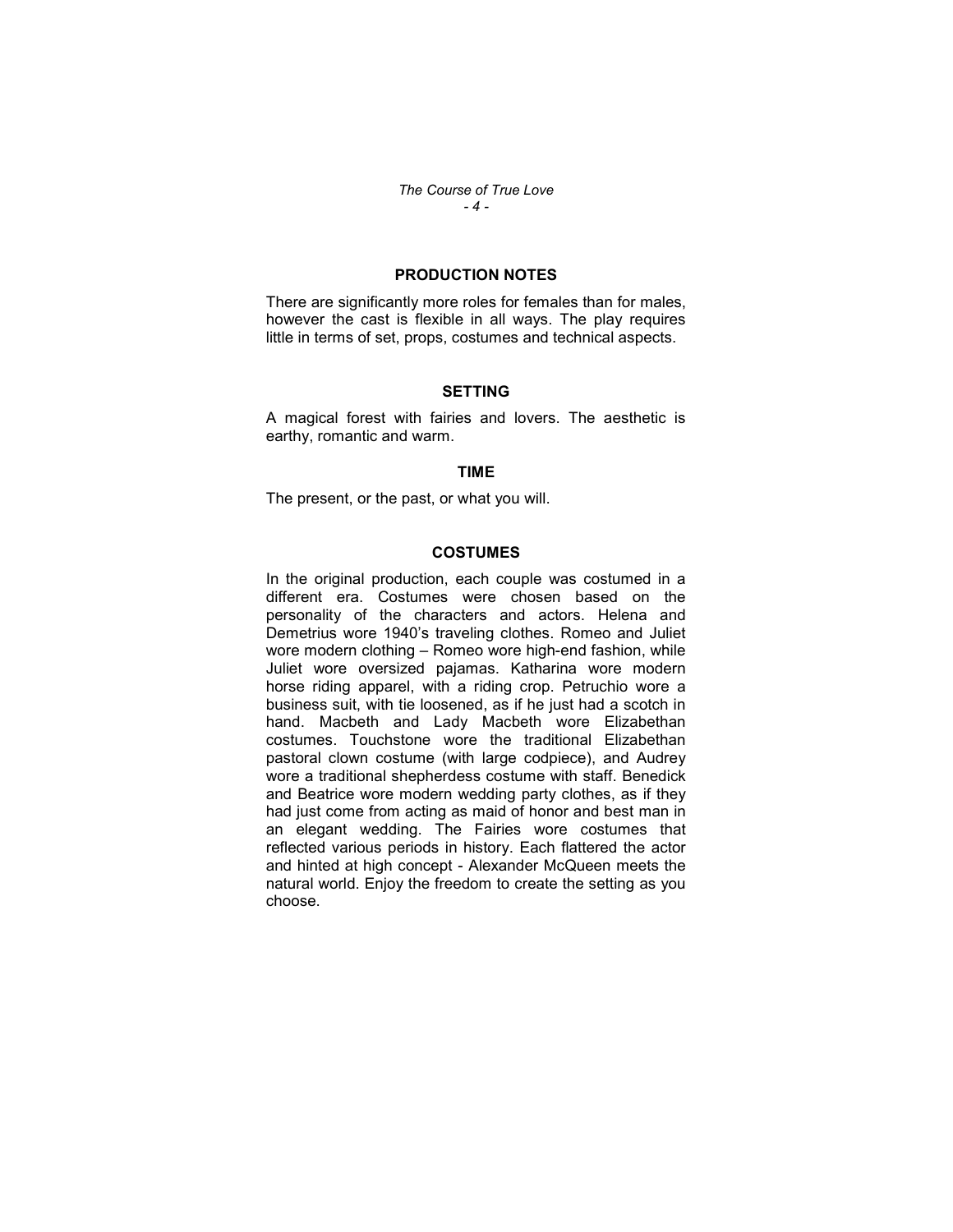# The Course of True Love

(AT RISE: TROUBADOUR plays MUSIC during the preshow. S/he passes by the KING/QUEEN and exits. The KING/QUEEN is a cameo by someone in the audience wearing modern clothes. His/Her crown should look homemade and earthy, as if made by children, which introduces the aesthetic of the play. KING/QUEEN places the crown on his/her head and enters the playing space.)

KING/QUEEN: Come, come! We will have a play!

(All FAIRIES enter running through the audience to MUSIC. FAIRIES A, B, C, & D remain onstage throughout the show, but hide in various ways from the other characters, always reacting and engaged in the scenes.)

KING/QUEEN: (To FAIRIES.) You are welcome, all! I am glad to see thee well! Welcome good friends! (To FAIRY A.) We'll have a play tonight straight!

**FAIRY B:** (Leaping to center stage.) To be! Or not to be!

(FAIRY A pulls FAIRY B to the side, disapprovingly.)

KING/QUEEN: Not a play that struts and frets, but something with mirth and laughter!

FAIRY A: Present mirth hath present laughter, what's to come is still unsure. Something of love?

KING/QUEEN: Come, give us a taste of your quality!

(KING/QUEEN sits and returns to being an audience member. FAIRY A cues all FAIRIES to begin the show. CHILD & CHORUS FAIRIES run through the audience and woods, and exit.)

FAIRY A: All the world's a stage,

And all the men and women merely players;

**FAIRY B:** They have their exits and their entrances,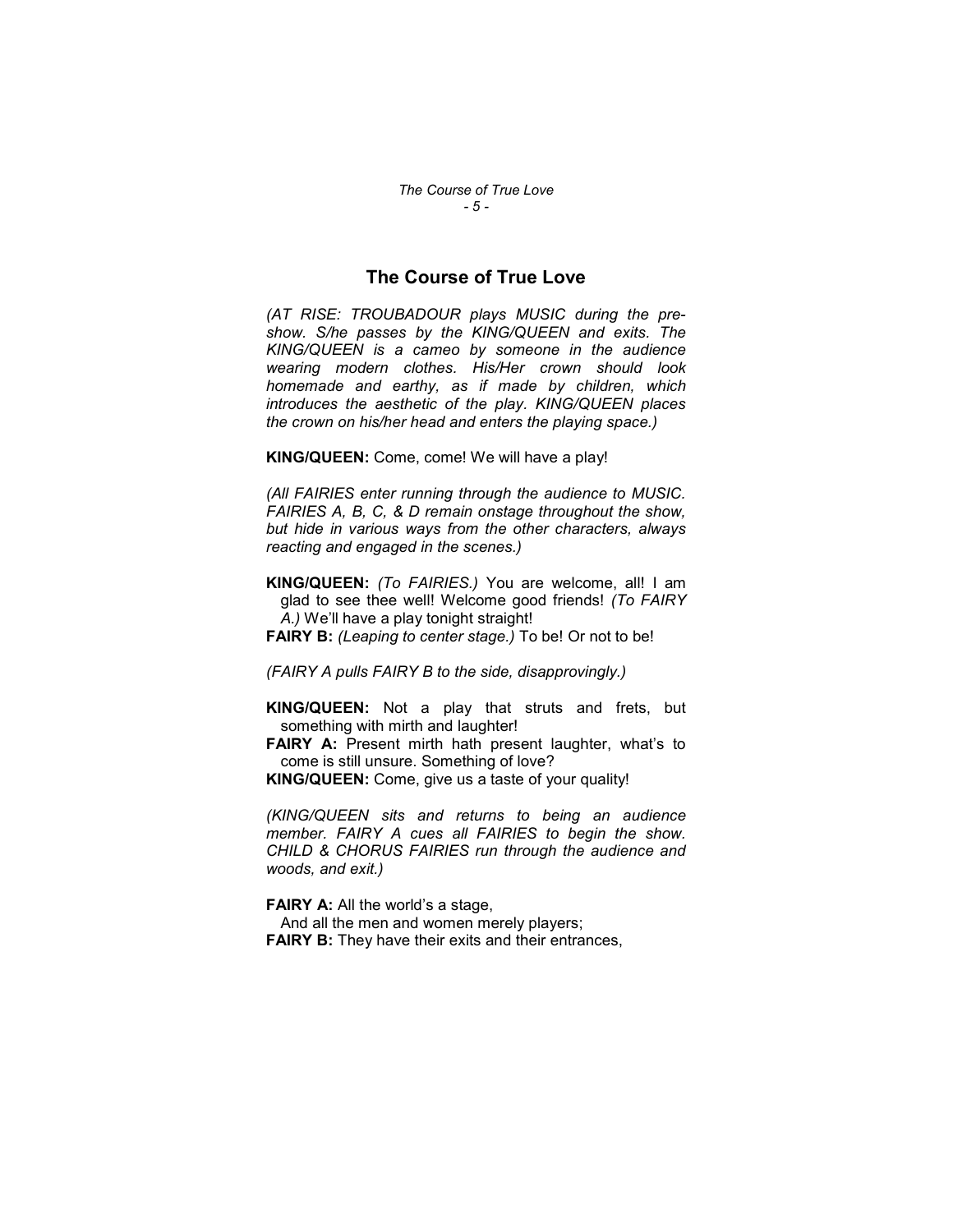FAIRY A: And one man in his time plays many parts.

(HELENA and DEMETRIUS enter. FAIRY A cues FAIRY C to form a clear love triangle pose in-between Helena and Demetrius, with FAIRY C acting as "HERMIA" before disappearing in the forest as Demetrius chases her.)

# HELENA: (To audience.)

How happy some o'er other some can be! Through Athens I am thought as fair as she. But what of that? Demetrius thinks not so. He will not know what all but he do know. And as he errs, doting on Hermia's eyes, So I, admiring of his qualities. Things base and vile, holding no quantity, Love can transpose to form and dignity. Love looks not with the eyes but with the mind. And therefore is winged Cupid painted blind. Nor hath Love's mind of any judgment taste— Wings and no eyes figure unheedy haste. And therefore is Love said to be a child, Because in choice he is so oft beguiled. As waggish boys in game themselves forswear, So the boy Love is perjured everywhere. For ere Demetrius looked on Hermia's eyne, He hailed down oaths that he was only mine. And when this hail some heat from Hermia felt, So he dissolved, and showers of oaths did melt.

(DEMETRIUS runs through as if looking for FAIRY C/"Hermia." HELENA lunges at him.)

DEMETRIUS: I love thee not, therefore pursue me not. Where is Lysander and fair Hermia? The one I'll slay, the other slayeth me. Thou told'st me they were stolen unto this wood; And here am I, and wode within this wood, Because I cannot meet my Hermia. Hence, get thee gone, and follow me no more.